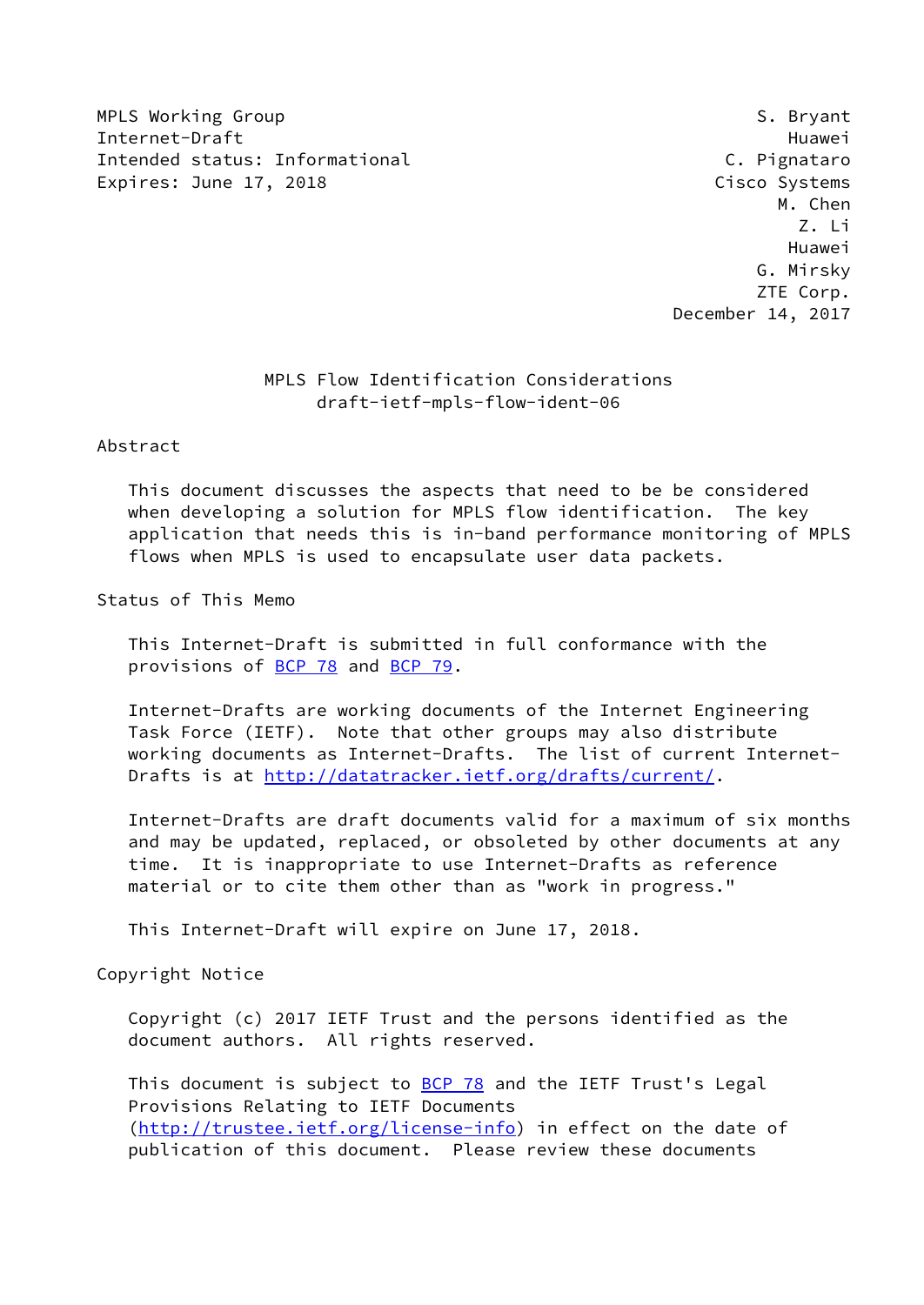<span id="page-1-1"></span>Internet-Draft MPLS FI December 2017

 carefully, as they describe your rights and restrictions with respect to this document. Code Components extracted from this document must include Simplified BSD License text as described in Section 4.e of the Trust Legal Provisions and are provided without warranty as described in the Simplified BSD License.

Table of Contents

|    |                                  |  |  |  |  |  |  |  |  |  | $\overline{\phantom{0}}^2$ |
|----|----------------------------------|--|--|--|--|--|--|--|--|--|----------------------------|
| 2. |                                  |  |  |  |  |  |  |  |  |  | $\overline{3}$             |
| 3. | Loss Measurement Considerations  |  |  |  |  |  |  |  |  |  | $\overline{3}$             |
| 4. | Delay Measurement Considerations |  |  |  |  |  |  |  |  |  | $\overline{4}$             |
| 5. |                                  |  |  |  |  |  |  |  |  |  | $\overline{4}$             |
| 6. |                                  |  |  |  |  |  |  |  |  |  | 6                          |
| 7. |                                  |  |  |  |  |  |  |  |  |  | $\overline{1}$             |
| 8. |                                  |  |  |  |  |  |  |  |  |  | $\overline{1}$             |
| 9. |                                  |  |  |  |  |  |  |  |  |  | $\overline{1}$             |
|    |                                  |  |  |  |  |  |  |  |  |  | 9                          |
|    |                                  |  |  |  |  |  |  |  |  |  | 9                          |
|    |                                  |  |  |  |  |  |  |  |  |  | $\overline{9}$             |
|    |                                  |  |  |  |  |  |  |  |  |  | 9                          |
|    |                                  |  |  |  |  |  |  |  |  |  | 10                         |
|    |                                  |  |  |  |  |  |  |  |  |  | 10                         |
|    | Normative References<br>15.1.    |  |  |  |  |  |  |  |  |  | 10                         |
|    | 15.2. Informative References     |  |  |  |  |  |  |  |  |  | 10                         |
|    | Authors' Addresses               |  |  |  |  |  |  |  |  |  | 11                         |
|    |                                  |  |  |  |  |  |  |  |  |  |                            |

# <span id="page-1-0"></span>[1](#page-1-0). Introduction

 This document discusses the aspects that need to be considered when developing a solution for MPLS flow identification.The key application that needs this is in-band performance monitoring of MPLS flows when MPL is used for the encapsulation of user data packets.

 There is a need to identify flows in MPLS networks for various applications such as determining packet loss and packet delay measurement. A method of loss and delay measurement in MPLS networks was defined in  $[REC6374]$ . When used to measure packet loss  $[REC6374]$  depends on the use of injected Operations, Administration, and Maintenance (OAM) packets to designate the beginning and the end of the packet group over which packet loss is being measured. Where the misordering of packets from one group relative to the following group, or misordering of one of the packets being counted relative to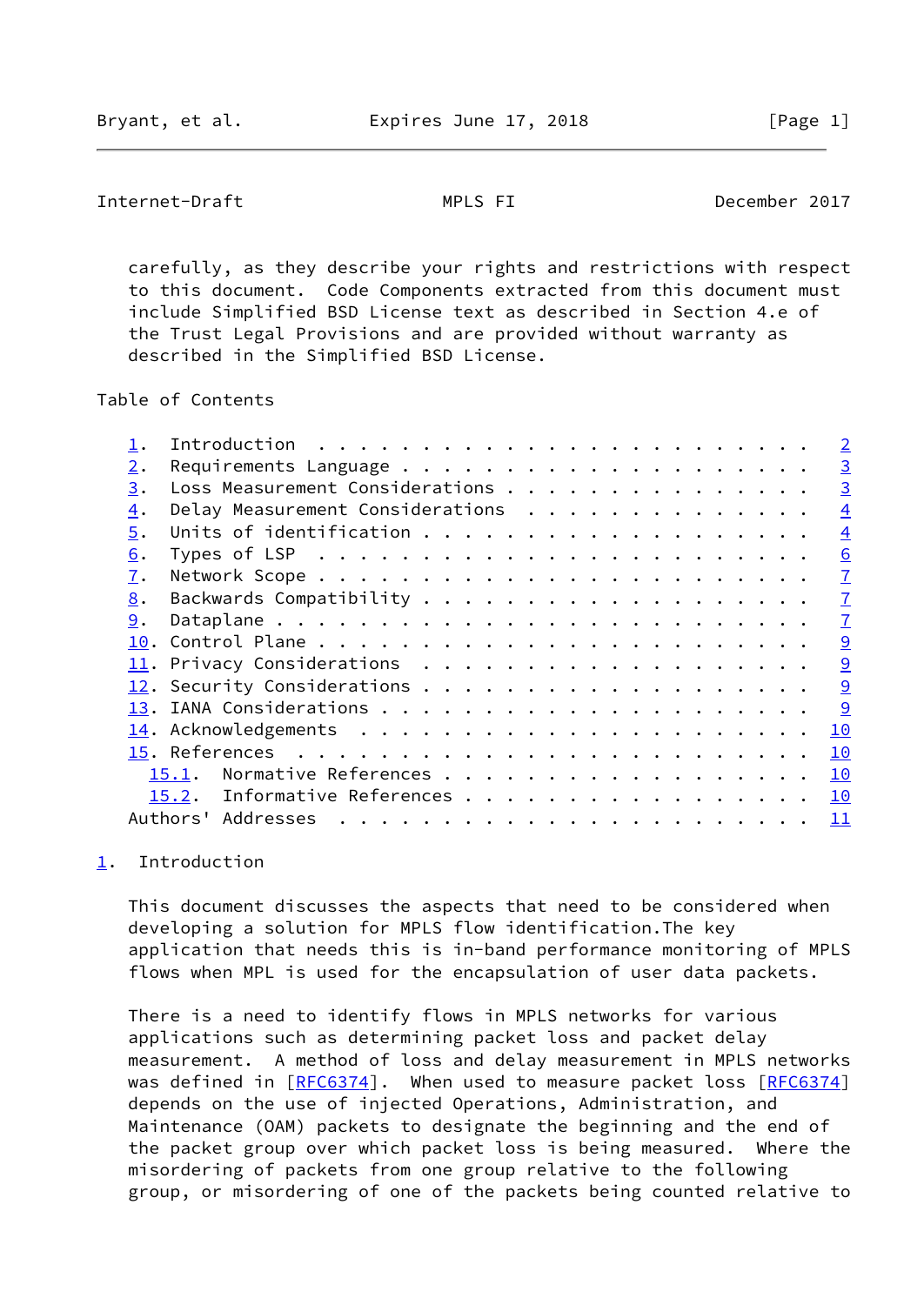the [\[RFC6374](https://datatracker.ietf.org/doc/pdf/rfc6374)] packet occurs, then an error will occur in the packet loss measurement.

 In addition, [\[RFC6374](https://datatracker.ietf.org/doc/pdf/rfc6374)] did not support different granularities of flow or address a number of multi-point cases in which two or more

| Bryant, et al. | Expires June 17, 2018 |  | [Page 2] |
|----------------|-----------------------|--|----------|
|----------------|-----------------------|--|----------|

<span id="page-2-1"></span>Internet-Draft MPLS FI December 2017

 ingress Label Switching Routers (LSRs) could send packets to one or more destinations.

 Improvements in link and transmission technologies have made it more difficult to assess packet loss using active performance measurement methods with synthetic traffic, due to the very low loss rate in normal operation. That, together with more demanding service level requirements, means that network operators now need to be able to measure the loss of the actual user data traffic by using passive performance measurement methods. Any technique deployed needs to be transparent to the end user, and it needs to be assumed that they will not take any active part in the measurement process. Indeed it is important that any flow identification technique be invisible to them and that no remnant of the identification of measurement process leaked into their network.

 Additionally where there are multiple traffic sources, such as in multi-point to point and multi-point to multi-point network environments there needs to be a method whereby the sink can distinguish between packets from the various sources, that is to say, that a multi-point to multi-point measurement model needs to be developed.

<span id="page-2-0"></span>[2](#page-2-0). Requirements Language

 The key words "MUST", "MUST NOT", "REQUIRED", "SHALL", "SHALL NOT", "SHOULD", "SHOULD NOT", "RECOMMENDED", "MAY", and "OPTIONAL" in this document are to be interpreted as described in [RFC2119](https://datatracker.ietf.org/doc/pdf/rfc2119) [\[RFC2119](https://datatracker.ietf.org/doc/pdf/rfc2119)].

<span id="page-2-2"></span>[3](#page-2-2). Loss Measurement Considerations

 Modern networks, if not oversubscribed, potentially drop relatively few packets, thus packet loss measurement is highly sensitive to the common demarcation of the exact set of packets to be measured for loss. Without some form of coloring or batch marking such as that proposed in [\[I-D.ietf-ippm-alt-mark](#page-10-5)] it may not be possible to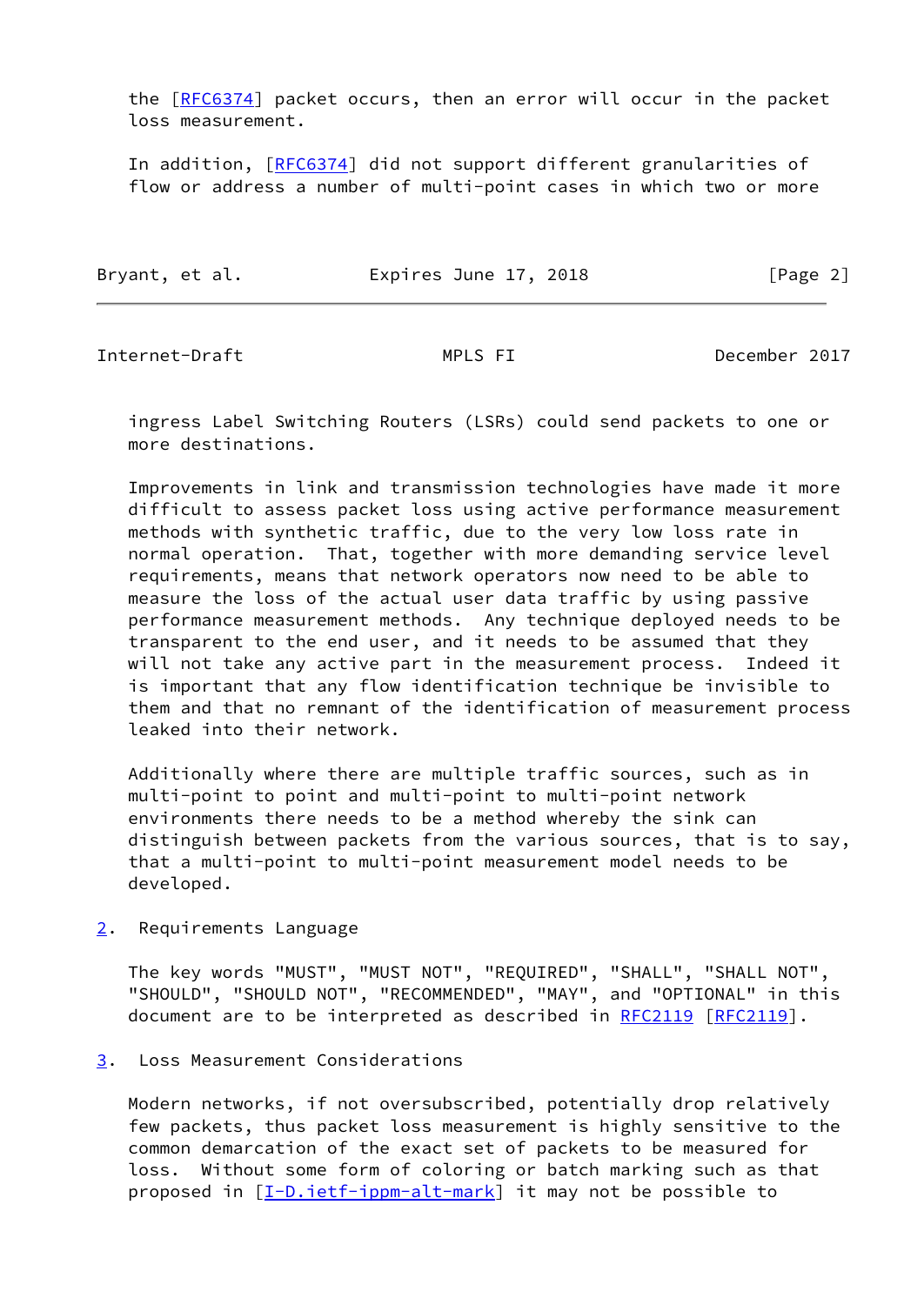achieve the required accuracy in the loss measurement of customer data traffic. Thus where accurate measurement of packet loss is required, it may be economically advantageous, or even a technical requirement, to include some form of marking in the packets to assign each packet to a particular counter for loss measurement purposes.

 Where this level of accuracy is required and the traffic between a source-destination pair is subject to Equal-Cost Multipath (ECMP) a demarcation mechanism is needed to group the packets into batches. Once a batch is correlated at both ingress and egress, the packet accounting mechanism is then able to operate on the batch of packets which can be accounted for at both the packet ingress and the packet

| Bryant, et al. | Expires June 17, 2018 | [Page 3] |
|----------------|-----------------------|----------|
|----------------|-----------------------|----------|

<span id="page-3-1"></span>Internet-Draft MPLS FI December 2017

 egress. Errors in the accounting are particularly acute in Label Switched Paths (LSPs) subjected to ECMP because the network transit time will be different for the various ECMP paths since:

- 1. The packets may traverse different sets of LSRs.
- 2. The packets may depart from different interfaces on different line cards on LSRs.
- 3. The packets may arrive at different interfaces on different line cards on LSRs.

 A consideration with this solution on modifying the identity label (the MPLS label ordinarily used to identify the LSP, Virtual Private Network, Pseudowire etc) to indicate the batch is the impact that this has on the path chosen by the ECMP mechanism. When the member of the ECMP path set is chosen by deep packet inspection a change of batch represented by a change of identity label will have no impact on the ECMP path. Where the path member is chosen by reference to an entropy label [[RFC6790](https://datatracker.ietf.org/doc/pdf/rfc6790)] then changing the batch identifier will not result in a change to the chosen ECMP path. ECMP is so pervasive in multi-point to (multi-) point networks that some method of avoiding accounting errors introduced by ECMP needs to be supported.

<span id="page-3-0"></span>[4](#page-3-0). Delay Measurement Considerations

 Most of the existing delay measurement methods are active measurement that depend on the extra injected test packet to evaluate the delay of a path. With the active measurement method, the rate, numbers and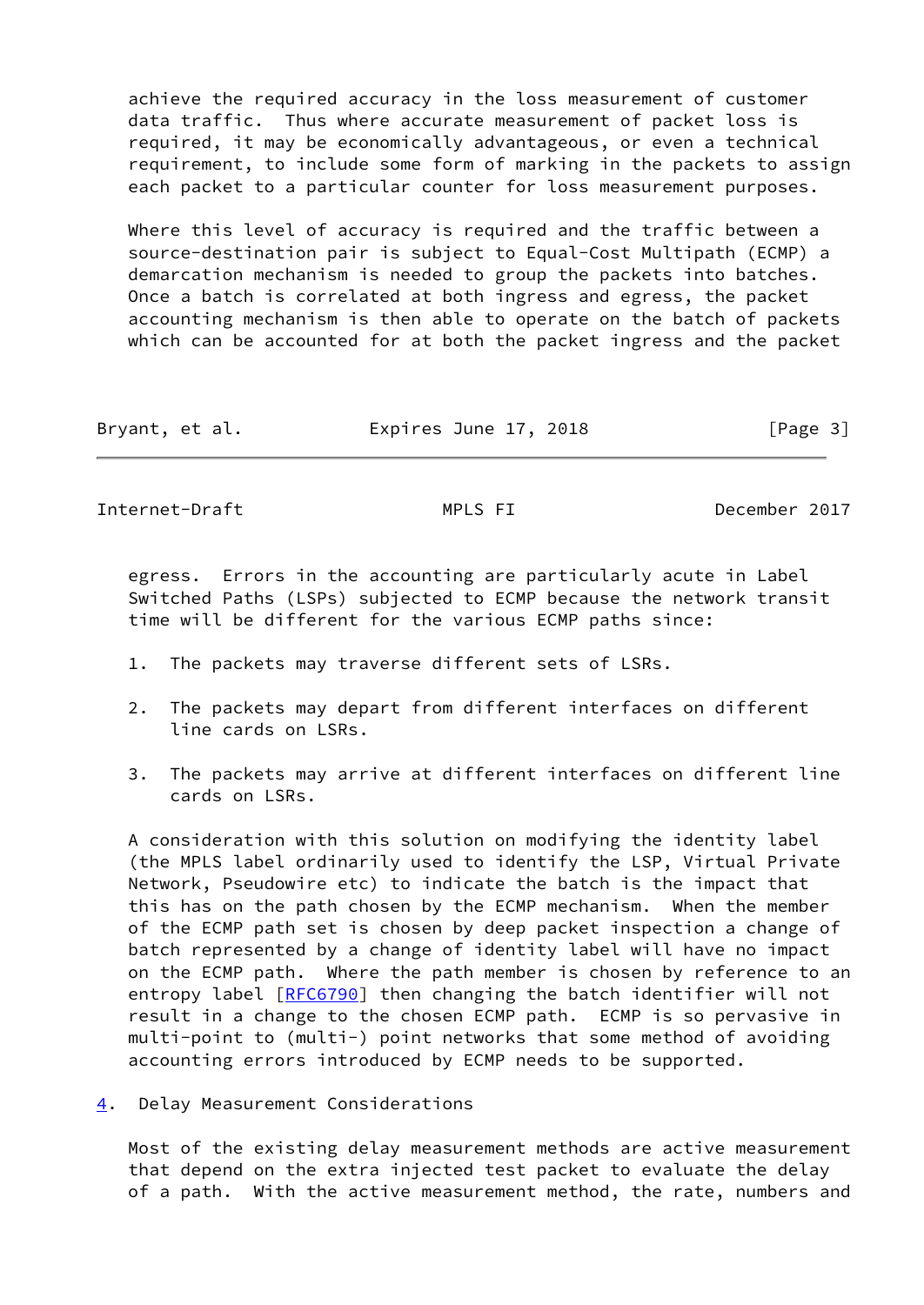interval between the injected packets may affect the accuracy of the results. Also, for injected test packets, these may not be co-routed with the data traffic due to ECMP, or various link aggregation technologies all of which distribute flows across a number of paths at the network, or data-link and hence at the physical layer. Thus there exists a requirement to measure the delay of the real traffic.

 For combined loss-delay measurements, both the loss and the delay considerations apply.

<span id="page-4-0"></span>[5](#page-4-0). Units of identification

 The most basic unit of identification is the identity of the node that processed the packet on its entry to the MPLS network. However, the required unit of identification may vary depending on the use case for accounting, performance measurement or other types of packet observations. In particular note that there may be a need to impose identify at several different layers of the MPLS label stack.

|  | Bryant, et al. | Expires June 17, 2018 | [Page 4] |
|--|----------------|-----------------------|----------|
|--|----------------|-----------------------|----------|

Internet-Draft MPLS FI December 2017

This document considers following units of identifications:

- o Per source LSR everything from one source is aggregated.
- o Per group of LSPs chosen by an ingress LSR an ingress LSP aggregates group of LSPs (ex: all LSPs of a tunnel).
- o Per LSP the basic form.
- o Per flow [\[RFC6790](https://datatracker.ietf.org/doc/pdf/rfc6790)] within an LSP fine grained method.

 Note that a fine grained identity resolution is needed when there is a need to perform these operations on a flow not readily identified by some other element in the label stack. Such fine grained resolution may be possible by deep packet inspection, but this may not always be possible, or it may be desired to minimize processing costs by doing this only in entry to the network, and adding a suitable identifier to the packet for reference by other network elements. An example of such a fine grained case might be traffic from a specific application, or from a specific application from a specific source, particularly if matters related to service level agreement or application performance were being investigated.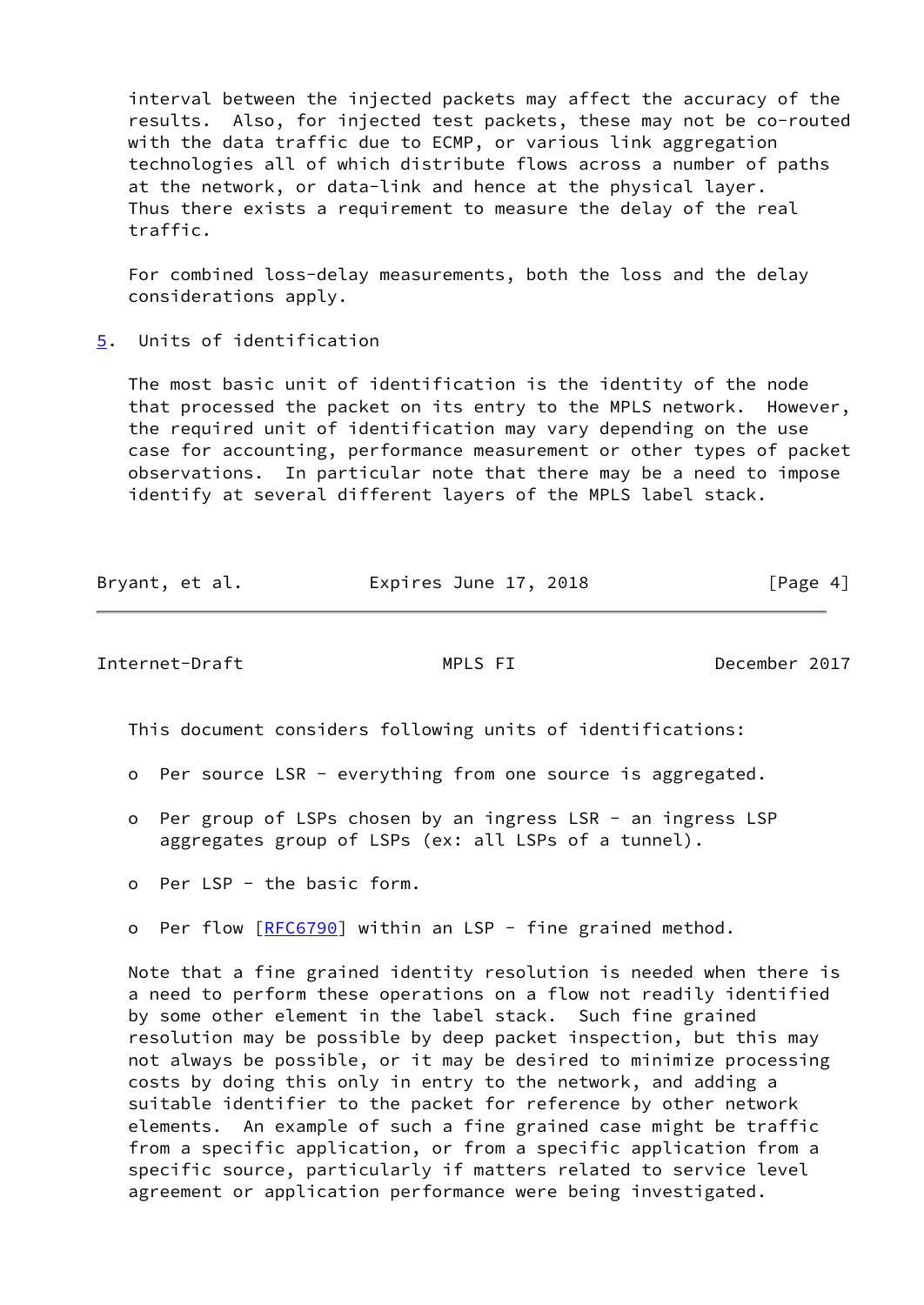We can thus characterize the identification requirement in the following broad terms:

- o There needs to be some way for an egress LSR to identify the ingress LSR with an appropriate degree of scope. This concept is discussed further in [Section 7](#page-6-0).
- o There needs to be a way to identify a specific LSP at the egress node. This allows for the case of instrumenting multiple LSPs operate between the same pair of nodes. In such cases the identity of the ingress LSR is insufficient.
- o In order to conserve resources such as labels, counters and/or compute cycles it may be desirable to identify an LSP group so that a operation can be performed on the group as an aggregate.
- o There needs to be a way to identify a flow within an LSP. This is necessary when investigating a specific flow that has been aggregated into an LSP.

 The unit of identification and the method of determining which packets constitute a flow will be application or use-case specific and is out of scope of this document.

| Bryant, et al. | Expires June 17, 2018 | [Page 5] |
|----------------|-----------------------|----------|
|                |                       |          |

<span id="page-5-1"></span>Internet-Draft MPLS FI December 2017

# <span id="page-5-0"></span>[6](#page-5-0). Types of LSP

We need to consider a number of types of LSP. The two simplest types to monitor are point to point LSPs and point to multi-point LSPs. The ingress LSR for a point to point LSP, such as those created using the Resource Reservation Protocol - Traffic Engineering (RSVP-TE) [\[RFC5420](https://datatracker.ietf.org/doc/pdf/rfc5420)] Signaling protocol, or those that conform to the MPLS Transport Profile (MPLS-TP) [\[RFC5654](https://datatracker.ietf.org/doc/pdf/rfc5654)] may be identified by inspection of the top label in the stack, since at any provider-edge (PE) or provider (P) router on the path this is unique to the ingress-egress pair at every hop at a given layer in the LSP hierarchy. Provided that penultimate hop popping is disabled, the identity of the ingress LSR of a point to point LSP is available at the egress LSR and thus determining the identity of the ingress LSR must be regarded as a solved problem. Note however that the identity of a flow cannot to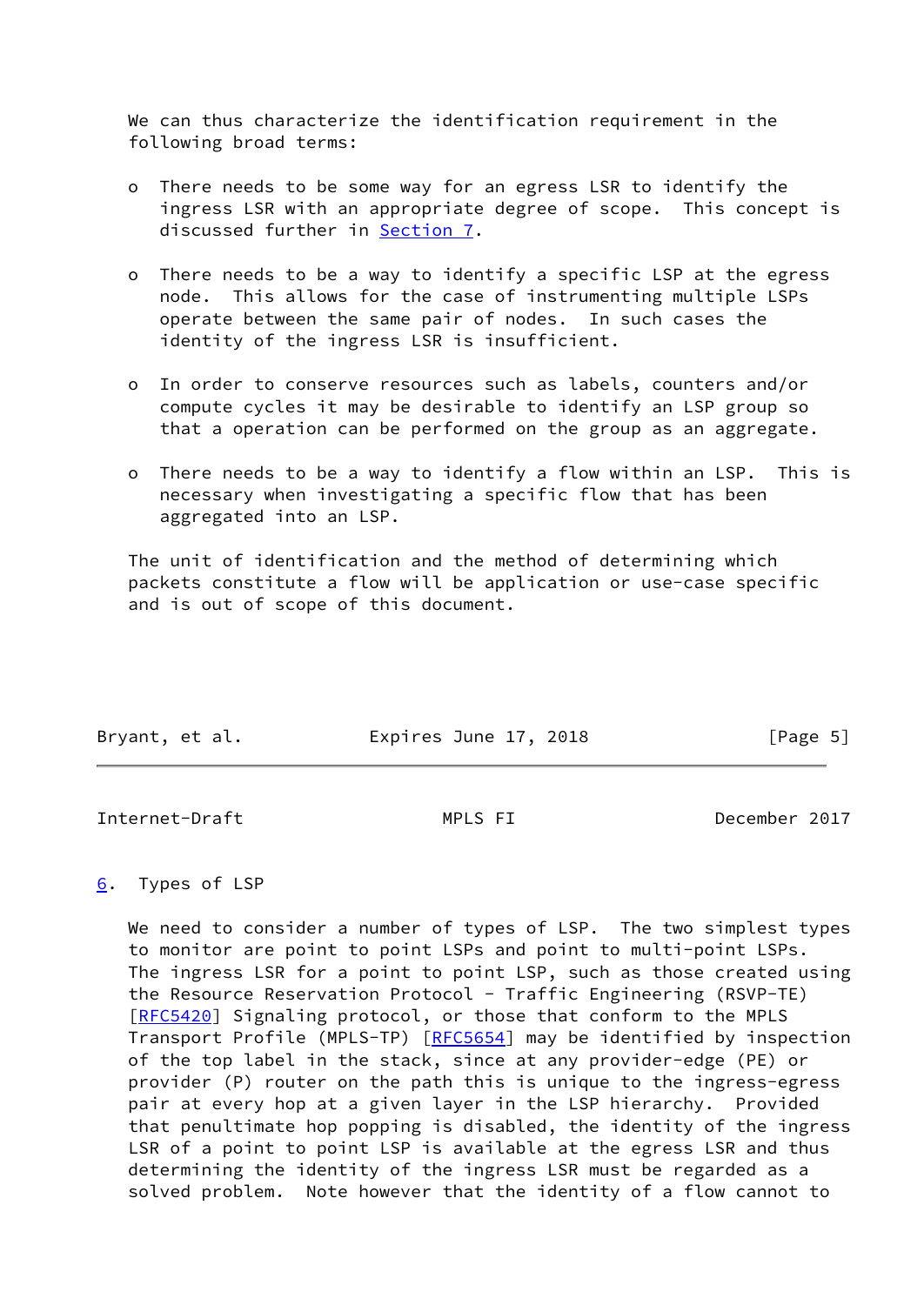be determined without further information being carried in the packet, or gleaned from some aspect of the packet payload.

 In the case of a point to multi-point LSP, and in the absence of Penultimate Hop Popping (PHP) the identity of the ingress LSR may also be inferred from the top label. However, it may not possible to adequately identify the flow from the top label alone, and thus further information may need to be carried in the packet, or gleaned from some aspect of the packet payload. In designing any solution it is desirable that a common flow identity solution be used for both point to point and point to multi-point LSP types. Similarly it is desirable that a common method of LSP group identification be used. In the above cases, a context label [\[RFC5331](https://datatracker.ietf.org/doc/pdf/rfc5331)] needs to be used to provide the required identity information. This is widely supported MPLS feature.

 A more interesting case is the case of a multi-point to point LSP. In this case the same label is normally used by multiple ingress or upstream LSRs and hence source identification is not possible by inspection of the top label by the egress LSRs. It is therefore necessary for a packet to be able to explicitly convey any of the identity types described in [Section 5.](#page-4-0)

 Similarly, in the case of a multi-point to multi-point LSP the same label is normally used by multiple ingress or upstream LSRs and hence source identification is not possible by inspection of the top label by egress LSRs. The various types of identity described in [Section 5](#page-4-0) are again needed. Note however, that the scope of the identity may be constrained to be unique within the set of multi-point to multi point LSPs terminating on any common node.

| Bryant, et al. | Expires June 17, 2018 | [Page 6] |
|----------------|-----------------------|----------|
|                |                       |          |

<span id="page-6-1"></span>Internet-Draft MPLS FI December 2017

### <span id="page-6-0"></span>[7](#page-6-0). Network Scope

 The scope of identification can be constrained to the set of flows that are uniquely identifiable at an ingress LSR, or some aggregation thereof. There is no need of an ingress LSR seeking assistance from outside the MPLS protocol domain.

In any solution that constrains itself to carrying the required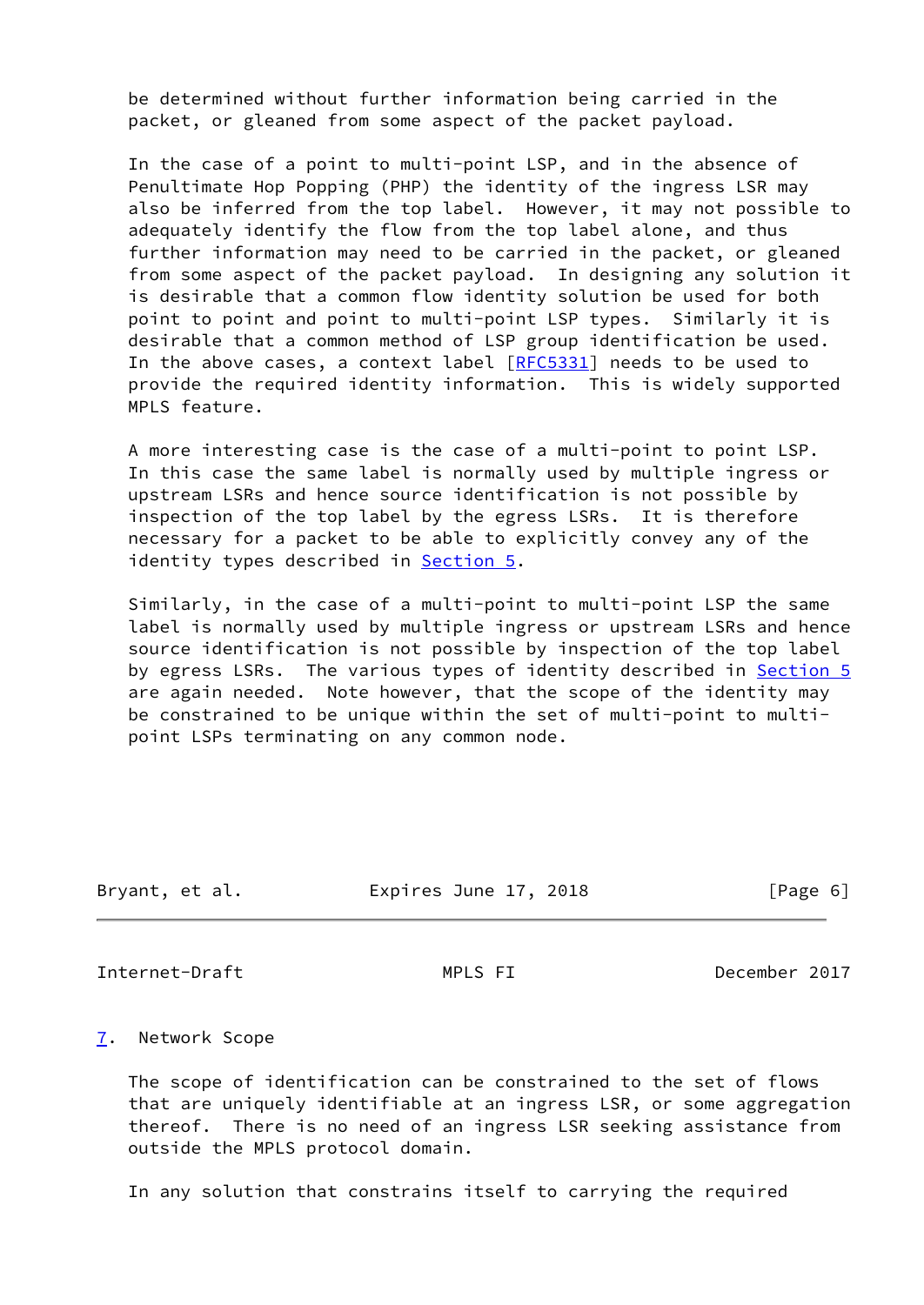identity in the MPLS label stack rather than in some different associated data structure, constraints on the choice of label and label stack size imply that the scope of identity resides within that MPLS domain. For similar reasons the identity scope of a component of an LSP is constrained to the scope of that LSP.

### <span id="page-7-0"></span>[8](#page-7-0). Backwards Compatibility

 In any network it is unlikely that all LSRs will have the same capability to support the methods of identification discussed in this document. It is therefore an important constraint on any flow identity solution that it is backwards compatible with deployed MPLS equipment to the extent that deploying the new feature will not disable anything that currently works on a legacy equipment.

 This is particularly the case when the deployment is incremental or the feature is not required for all LSRs or all LSPs. Thus, the flow identification design MUST support the co-existence of both LSRs that can, and cannot, identify the traffic components described in [Section 5](#page-4-0). In addition the identification of the traffic components described in [Section 5](#page-4-0) MUST be an optional feature that is disabled by default. As a design simplification, a solution MAY require that all egress LSRs of a point to multi-point or a multi- point to multi point LSP support the identification type in use so that a single packet can be correctly processed by all egress devices. The corollary of this last point is that either all egress LSRs are enabled to support the required identity type, or none of them are.

## <span id="page-7-1"></span>[9](#page-7-1). Dataplane

 There is a huge installed base of MPLS equipment, typically this type of equipment remains in service for an extended period of time, and in many cases hardware constraints mean that it is not possible to upgrade its dataplane functionality. Changes to the MPLS data plane are therefore expensive to implement, add complexity to the network, and may significantly impact the deployability of a solution that requires such changes. For these reasons, MPLS users have set a very high bar to changes to the MPLS data plane, and only a very small number have been adopted. Hence, it is important that the method of identification must minimize changes to the MPLS data plane. Ideally

Bryant, et al. **Expires June 17, 2018** [Page 7]

Internet-Draft MPLS FI December 2017

method(s) of identification that require no changes to the MPLS data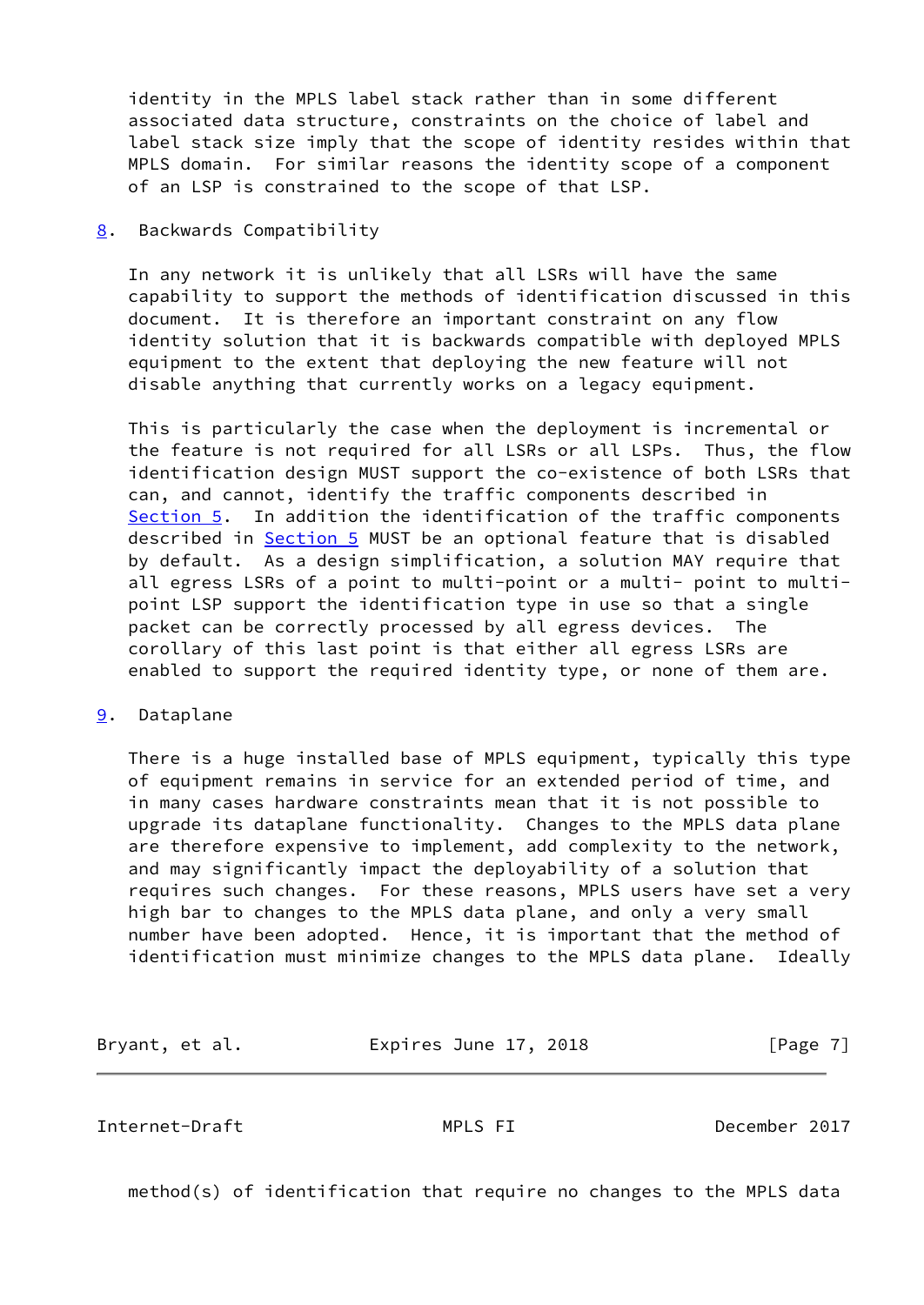plane should be given preferential consideration. If a method of identification makes a change to the data plane is chosen it will need to have a significant advantage over any method that makes no change, and the advantage of the approach will need to be carefully evaluated and documented. If a change is necessary to the MPLS data plane proves necessary, it should be (a) be as small a change as possible and (b) be a general purpose method so as to maximize its use for future applications. It is imperative that, as far as can be foreseen, any necessary change made to the MPLS data plane does not impose any foreseeable future limitation on the MPLS data plane.

 Stack size is an issue with many MPLS implementations both as a result of hardware limitations, and due to the impact on networks and applications where a large number of small payloads need to be transported In particular one MPLS payload may be carried inside another. For example, one LSP may be carried over another LSP, or a PW or similar multiplexing construct may be carried over an LSP and identification may be required at both layers. Of particular concern is the implementation of low cost edge LSRs that for cost reasons have a significant limit on the number of Label Stack Elements (LSEs) that they can impose or dispose. Therefore, any method of identity MUST NOT consume an excessive number of unique labels, and MUST NOT result in an excessive increase in the size of the label stack.

 The MPLS data plane design provides two types of special purpose labels: the original 16 reserved labels and the much larger set of special purpose labels defined in  $[REC7274]$ . The original reserved labels need one LSE, and the newer [[RFC7274\]](https://datatracker.ietf.org/doc/pdf/rfc7274) special purpose labels need two LSEs. Given the tiny number of original reserved labels, it is core to the MPLS design philosophy that this scarce resource is only used when it is absolutely necessary. Using a single LSE reserved or special purpose label to encode flow identity thus requires two stack entries, one for the reserved label and one for the flow identity. The larger set of  $[REC7274]$  labels requires two labels stack entries for the special purpose label itself and hence a total of three label stack entries to encode the flow identity.

 The use of special purpose labels (SPL) [\[RFC7274](https://datatracker.ietf.org/doc/pdf/rfc7274)] as part of a method to encode the identity information therefore has a number of undesirable implications for the data plane and hence whilst a solution may use SPL(s), methods that do not require SPLs need to be carefully considered.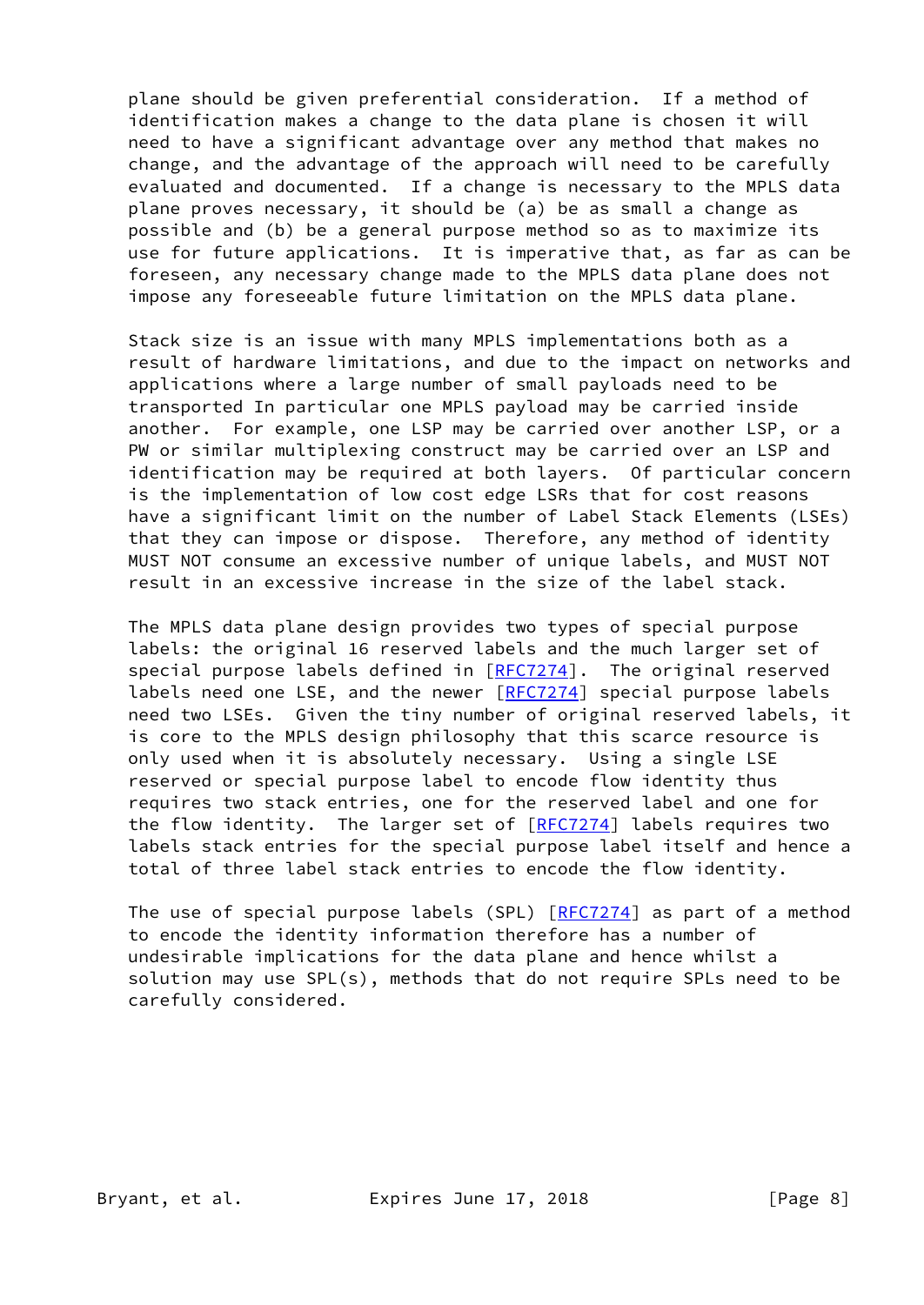### <span id="page-9-1"></span><span id="page-9-0"></span>[10.](#page-9-0) Control Plane

 Any flow identity design should both seek to minimise the complexity of the control plane and should minimise the amount of label co ordination needed amongst LSRs.

## <span id="page-9-2"></span>[11.](#page-9-2) Privacy Considerations

 The inclusion of originating and/or flow information in a packet provides more identity information and hence potentially degrades the privacy of the communication. Recent IETF concerns on pervasive monitoring [[RFC7258\]](https://datatracker.ietf.org/doc/pdf/rfc7258) would lead it to prefer a solution that does not degrade the privacy of user traffic below that of an MPLS network not implementing the flow identification feature. The choice of using MPLS technology for this OAM solution has a privacy advantage as the choice of the label identifying a flow is limited to the scope of the MPLS domain and does not have any dependency on the user data's identification. This minimizes the observability of the flow characteristics.

## <span id="page-9-3"></span>[12.](#page-9-3) Security Considerations

 Any solution to the flow identification needs must not degrade the security of the MPLS network below that of an equivalent network not deploying the specified identity solution. Propagation of identification information outside the MPLS network imposing it must be disabled by default. Any solution should provide for the restriction of the identity information to those components of the network that need to know it. It is thus desirable to limit the knowledge of the identify of an endpoint to only those LSRs that need to participate in traffic flow. The choice of using MPLS technology for this OAM solution, with MPLS encapsulation of user traffic, provides for a key advantage over other data plane solutions, as it provides for a controlled access and trusted domain within a Service Provider's network.

 For a more comprehensive discussion of MPLS security and attack mitigation techniques, please see the Security Framework for MPLS and GMPLS Networks [\[RFC5920](https://datatracker.ietf.org/doc/pdf/rfc5920)].

## <span id="page-9-4"></span>[13.](#page-9-4) IANA Considerations

 This document has no IANA considerations. (At the discression of the RFC Editor this section may be removed before publication).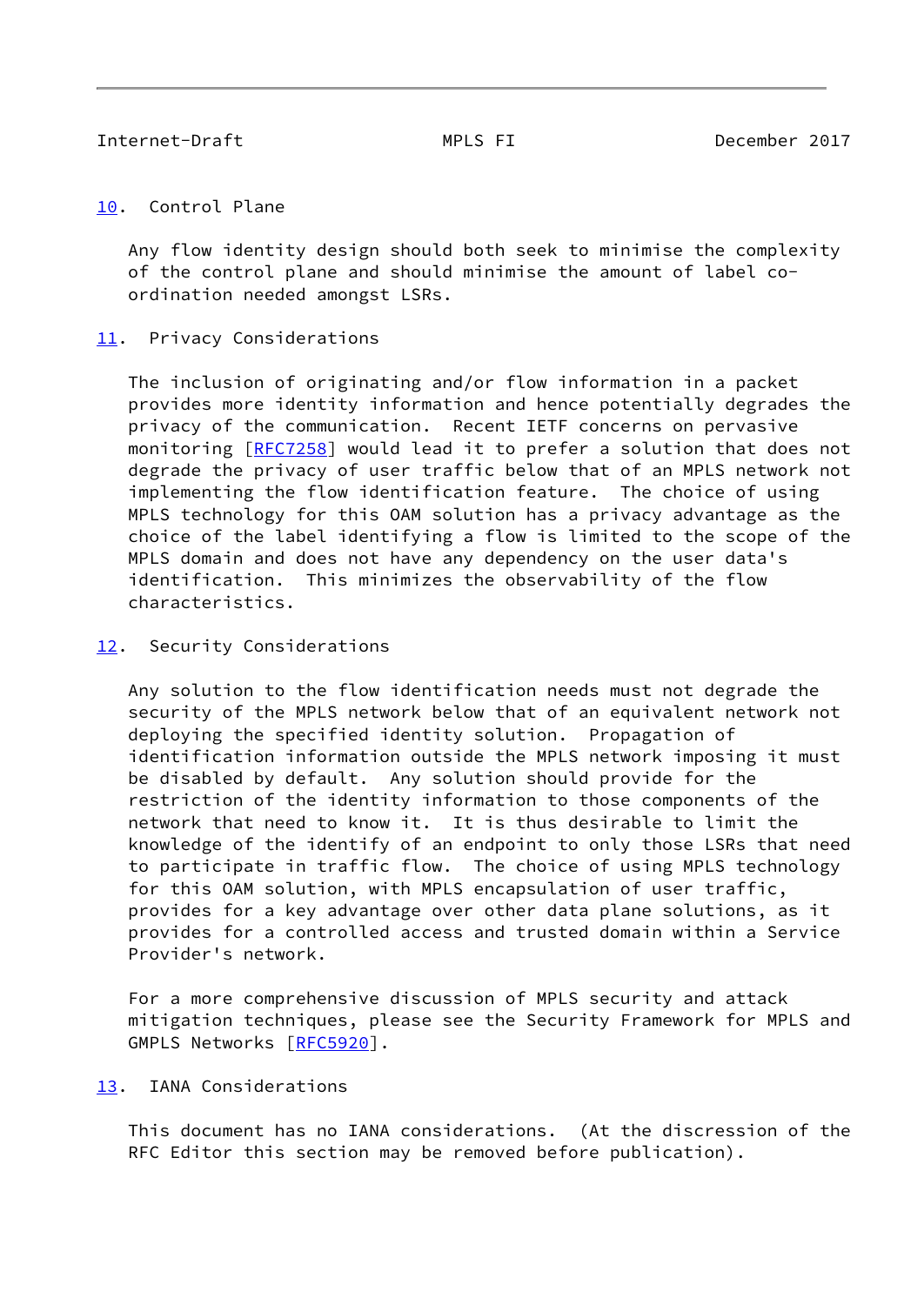<span id="page-10-1"></span>Internet-Draft MPLS FI December 2017

<span id="page-10-0"></span>[14.](#page-10-0) Acknowledgements

 The authors thank Nobo Akiya, Nagendra Kumar Nainar, George Swallow and Deborah Brungard for their comments.

- <span id="page-10-2"></span>[15.](#page-10-2) References
- <span id="page-10-3"></span>[15.1](#page-10-3). Normative References
	- [RFC2119] Bradner, S., "Key words for use in RFCs to Indicate Requirement Levels", [BCP 14](https://datatracker.ietf.org/doc/pdf/bcp14), [RFC 2119](https://datatracker.ietf.org/doc/pdf/rfc2119), DOI 10.17487/RFC2119, March 1997, [<https://www.rfc](https://www.rfc-editor.org/info/rfc2119) [editor.org/info/rfc2119](https://www.rfc-editor.org/info/rfc2119)>.
- <span id="page-10-5"></span><span id="page-10-4"></span>[15.2](#page-10-4). Informative References
	- [I-D.ietf-ippm-alt-mark]

 Fioccola, G., Capello, A., Cociglio, M., Castaldelli, L., Chen, M., Zheng, L., Mirsky, G., and T. Mizrahi, "Alternate Marking method for passive and hybrid performance monitoring", [draft-ietf-ippm-alt-mark-14](https://datatracker.ietf.org/doc/pdf/draft-ietf-ippm-alt-mark-14) (work in progress), December 2017.

- [RFC5331] Aggarwal, R., Rekhter, Y., and E. Rosen, "MPLS Upstream Label Assignment and Context-Specific Label Space", [RFC 5331,](https://datatracker.ietf.org/doc/pdf/rfc5331) DOI 10.17487/RFC5331, August 2008, <[https://www.rfc-editor.org/info/rfc5331>](https://www.rfc-editor.org/info/rfc5331).
- [RFC5420] Farrel, A., Ed., Papadimitriou, D., Vasseur, JP., and A. Ayyangarps, "Encoding of Attributes for MPLS LSP Establishment Using Resource Reservation Protocol Traffic Engineering (RSVP-TE)", [RFC 5420,](https://datatracker.ietf.org/doc/pdf/rfc5420) DOI 10.17487/RFC5420, February 2009, <<https://www.rfc-editor.org/info/rfc5420>>.
- [RFC5654] Niven-Jenkins, B., Ed., Brungard, D., Ed., Betts, M., Ed., Sprecher, N., and S. Ueno, "Requirements of an MPLS Transport Profile", [RFC 5654,](https://datatracker.ietf.org/doc/pdf/rfc5654) DOI 10.17487/RFC5654, September 2009, <[https://www.rfc-editor.org/info/rfc5654>](https://www.rfc-editor.org/info/rfc5654).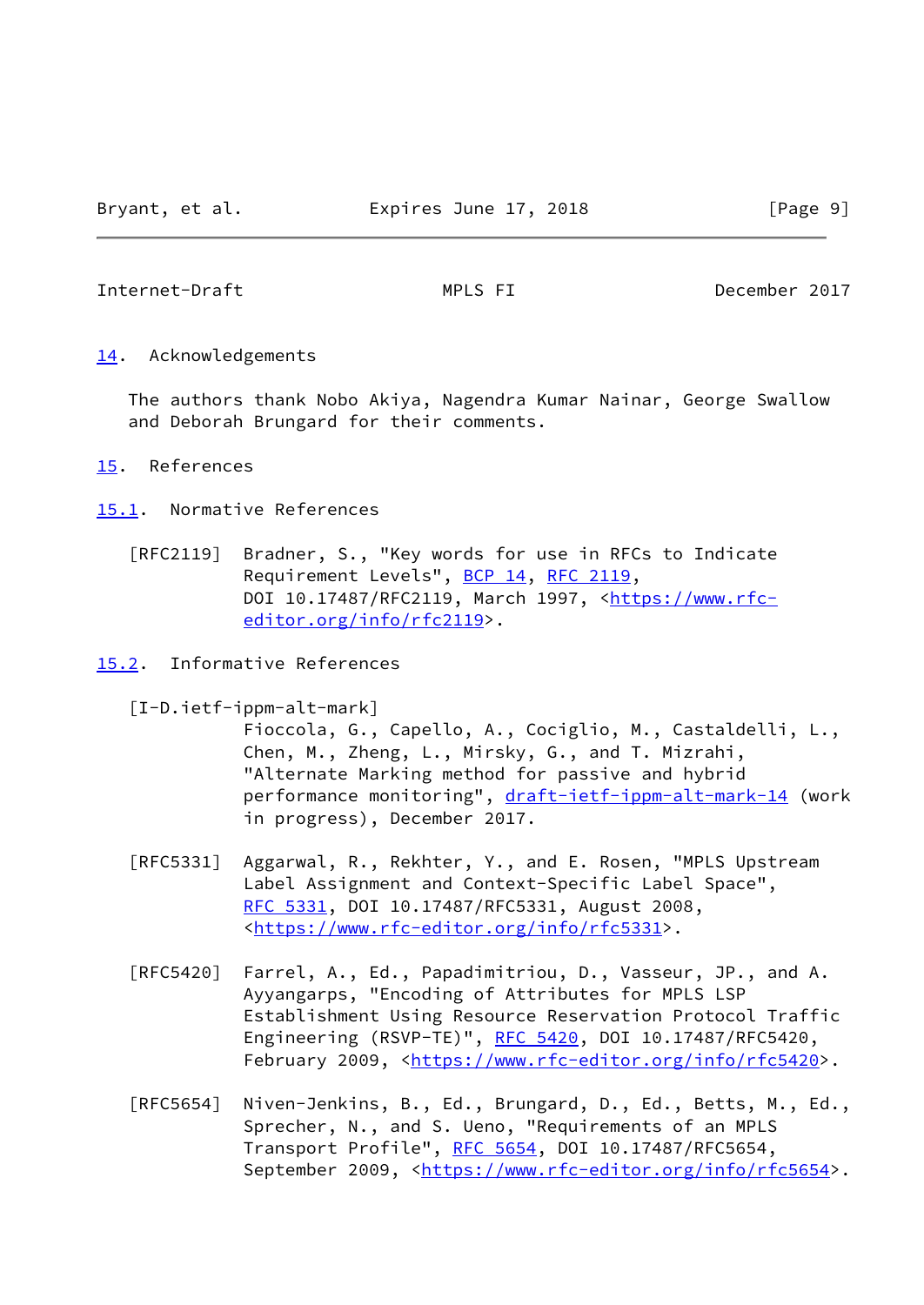[RFC5920] Fang, L., Ed., "Security Framework for MPLS and GMPLS Networks", [RFC 5920](https://datatracker.ietf.org/doc/pdf/rfc5920), DOI 10.17487/RFC5920, July 2010, <[https://www.rfc-editor.org/info/rfc5920>](https://www.rfc-editor.org/info/rfc5920).

 [RFC6374] Frost, D. and S. Bryant, "Packet Loss and Delay Measurement for MPLS Networks", [RFC 6374,](https://datatracker.ietf.org/doc/pdf/rfc6374) DOI 10.17487/RFC6374, September 2011, [<https://www.rfc](https://www.rfc-editor.org/info/rfc6374) [editor.org/info/rfc6374](https://www.rfc-editor.org/info/rfc6374)>.

| Expires June 17, 2018<br>Bryant, et al. |  |  |  | [Page 10] |  |
|-----------------------------------------|--|--|--|-----------|--|
|-----------------------------------------|--|--|--|-----------|--|

## <span id="page-11-0"></span>Internet-Draft MPLS FI December 2017

- [RFC6790] Kompella, K., Drake, J., Amante, S., Henderickx, W., and L. Yong, "The Use of Entropy Labels in MPLS Forwarding", [RFC 6790,](https://datatracker.ietf.org/doc/pdf/rfc6790) DOI 10.17487/RFC6790, November 2012, <[https://www.rfc-editor.org/info/rfc6790>](https://www.rfc-editor.org/info/rfc6790).
- [RFC7258] Farrell, S. and H. Tschofenig, "Pervasive Monitoring Is an Attack", [BCP 188,](https://datatracker.ietf.org/doc/pdf/bcp188) [RFC 7258](https://datatracker.ietf.org/doc/pdf/rfc7258), DOI 10.17487/RFC7258, May 2014, [<https://www.rfc-editor.org/info/rfc7258](https://www.rfc-editor.org/info/rfc7258)>.
- [RFC7274] Kompella, K., Andersson, L., and A. Farrel, "Allocating and Retiring Special-Purpose MPLS Labels", [RFC 7274](https://datatracker.ietf.org/doc/pdf/rfc7274), DOI 10.17487/RFC7274, June 2014, [<https://www.rfc](https://www.rfc-editor.org/info/rfc7274) [editor.org/info/rfc7274](https://www.rfc-editor.org/info/rfc7274)>.

Authors' Addresses

 Stewart Bryant Huawei

Email: stewart.bryant@gmail.com

 Carlos Pignataro Cisco Systems

Email: cpignata@cisco.com

 Mach Chen Huawei

Email: mach.chen@huawei.com